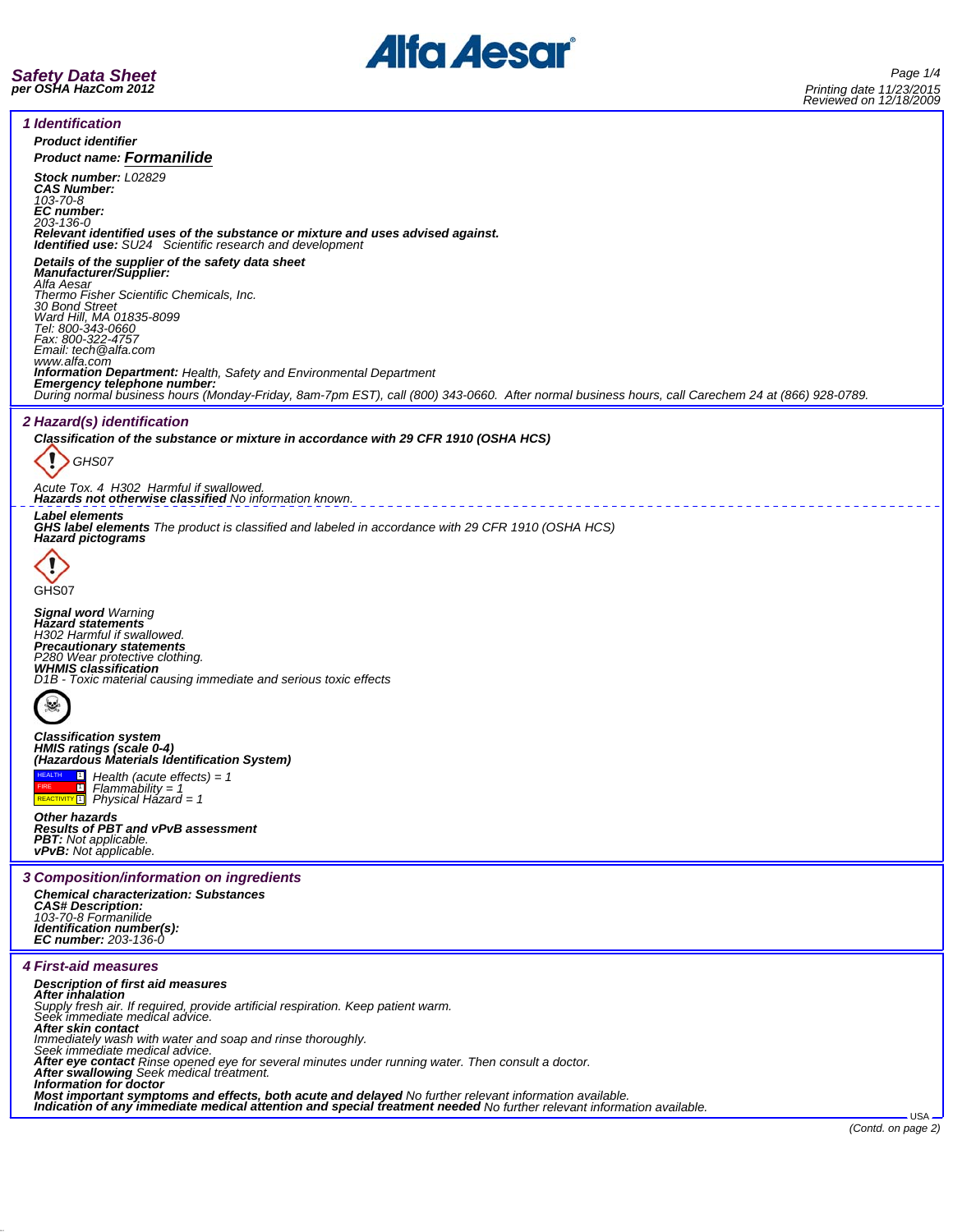## *(Contd. of page 1) 5 Fire-fighting measures Extinguishing media Suitable extinguishing agents Carbon dioxide, extinguishing powder or water spray. Fight larger fires with water spray or alcohol resistant foam. Special hazards arising from the substance or mixture If this product is involved in a fire, the following can be released: Carbon monoxide and carbon dioxide* Carbon monoxide and carbon dioxide<br>Nitrogen oxides (NOx) *Possibly Hydrogen cyanide (HCN) Advice for firefighters Protective equipment: Wear self-contained respirator. Wear fully protective impervious suit. 6 Accidental release measures Personal precautions, protective equipment and emergency procedures Wear protective equipment. Keep unprotected persons away. Ensure adequate ventilation* Environmental precautions: Do not allow material to be released to the environment without proper governmental permits.<br>Methods and material for containment and cleaning up: Dispose of contaminated material as waste accord *See Section 7 for information on safe handling See Section 8 for information on personal protection equipment. See Section 13 for disposal information. 7 Handling and storage Handling Precautions for safe handling Keep container tightly sealed. Store in cool, dry place in tightly closed containers. Ensure good ventilation at the workplace. Information about protection against explosions and fires: No information known. Conditions for safe storage, including any incompatibilities* Storage<br>Requirements to be met by storerooms and receptacles: No special requirements.<br>Information about storage in one common storage facility: Store away from oxidizing agents.<br>Further information about storage condition *Keep container tightly sealed. Store in cool, dry conditions in well sealed containers. Specific end use(s) No further relevant information available. 8 Exposure controls/personal protection Additional information about design of technical systems: Properly operating chemical fume hood designed for hazardous chemicals and having an average face velocity of at least 100 feet per minute.* Control parameters<br>Components with limit values that require monitoring at the workplace: Not required.<br>Additional information: No data *Exposure controls Personal protective equipment General protective and hygienic measures* The usual precautionary measures for handling chemicals should be followed.<br>Keep away from foodstuffs, beverages and feed.<br>Remove all soiled and contaminated clothing immediately.<br>Wash hands before breaks and at the end of *Breathing equipment: Use suitable respirator when high concentrations are present. Protection of hands: Impervious gloves* Check protective gloves prior to each use for their proper condition.<br>The selection of suitable gloves not only depends on the material, but also on quality. Quality will vary from manufacturer to manufacturer. *Eye protection: Safety glasses Body protection: Protective work clothing. 9 Physical and chemical properties Information on basic physical and chemical properties General Information Appearance: Form: Crystalline powder Color: White Odor: Not determined Odor threshold: Not determined. pH-value: Not applicable. Change in condition Melting point/Melting range: 45-49 °C (113-120 °F) Boiling point/Boiling range: 271 °C (520 °F) Sublimation temperature / start: Not determined Flash point: > 110 °C (> 230 °F) Flammability (solid, gaseous) Not determined. Ignition temperature: Not determined Decomposition temperature: Not determined Auto igniting:*

*Danger of explosion: Product does not present an explosion hazard. Explosion limits: Lower: Not determined Upper: Not determined*

*(Contd. on page 3)* USA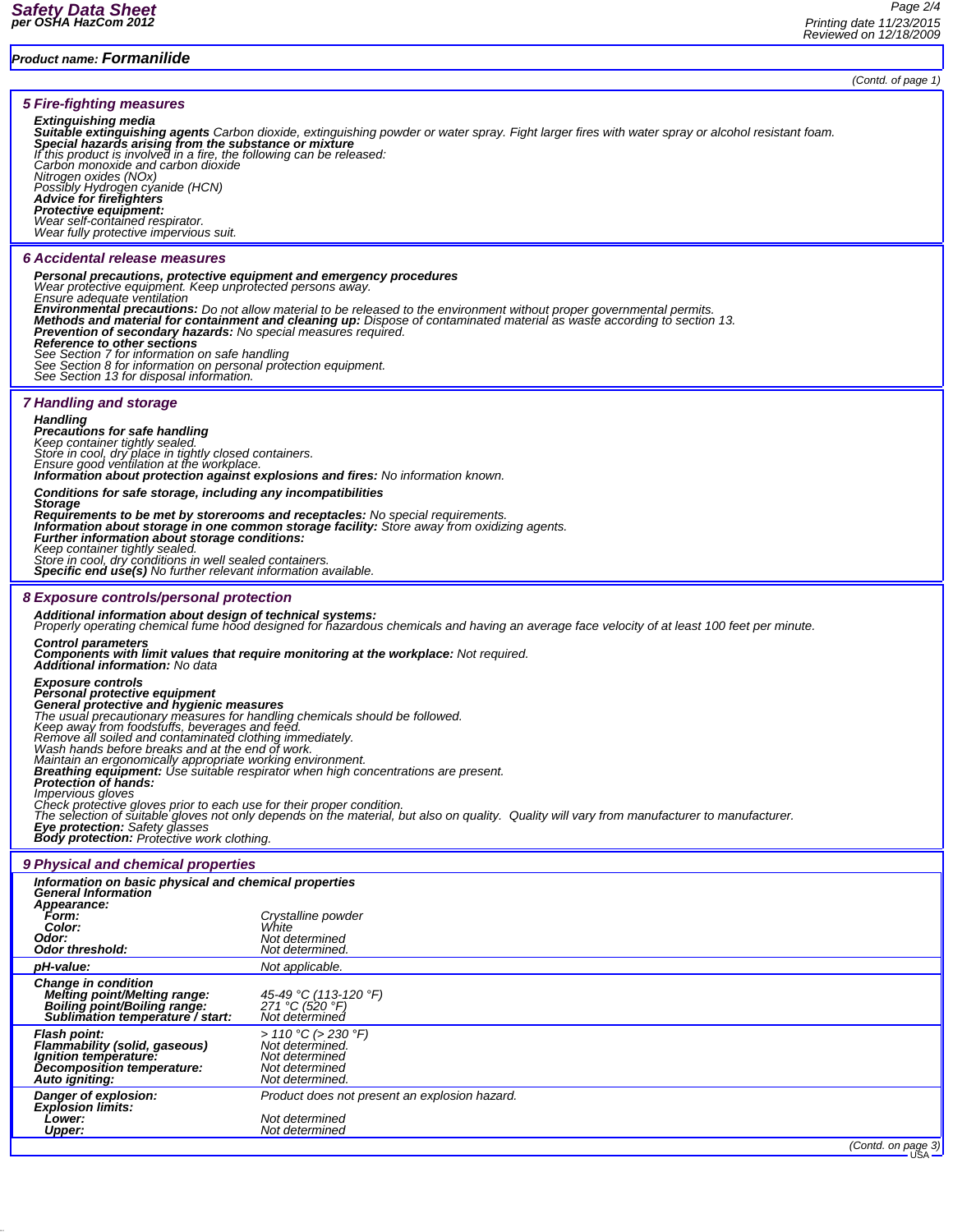| <b>Product name: Formanilide</b>                                                                                                                                                                                                                                                                                                                                                                                                                                                                                                                                                                                                                                                                                             |                                                                                                                                                                                                                                                                                                                                                                                                                                                                                          |                            |
|------------------------------------------------------------------------------------------------------------------------------------------------------------------------------------------------------------------------------------------------------------------------------------------------------------------------------------------------------------------------------------------------------------------------------------------------------------------------------------------------------------------------------------------------------------------------------------------------------------------------------------------------------------------------------------------------------------------------------|------------------------------------------------------------------------------------------------------------------------------------------------------------------------------------------------------------------------------------------------------------------------------------------------------------------------------------------------------------------------------------------------------------------------------------------------------------------------------------------|----------------------------|
|                                                                                                                                                                                                                                                                                                                                                                                                                                                                                                                                                                                                                                                                                                                              |                                                                                                                                                                                                                                                                                                                                                                                                                                                                                          | (Contd. of page 2)         |
| Vapor pressure:<br>Density at 20 °C (68 °F):<br><b>Relative density</b><br>Vapor density<br><b>Evaporation rate</b><br>Solubility in / Miscibility with<br>Water at 20 °C (68 °F):<br><b>Partition coefficient (n-octanol/water):</b> Not determined.<br>Viscosity:<br>dynamic:<br>kinematic:<br><b>Other information</b>                                                                                                                                                                                                                                                                                                                                                                                                    | Not applicable.<br>1.14 g/cmª (9.513 lbs/gal)<br>Not determined.<br>Not applicable.<br>Not applicable.<br>$25$ g/l<br>Not applicable.<br>Not applicable.<br>No further relevant information available.                                                                                                                                                                                                                                                                                   |                            |
| <b>10 Stability and reactivity</b>                                                                                                                                                                                                                                                                                                                                                                                                                                                                                                                                                                                                                                                                                           |                                                                                                                                                                                                                                                                                                                                                                                                                                                                                          |                            |
| <b>Reactivity</b> No information known.<br>Chemical stability Stable under recommended storage conditions.<br>Possibility of hazardous reactions No dangerous reactions known<br>Conditions to avoid No further relevant information available.<br><b>Incompatible materials:</b> Oxidizing agents<br>Hazardous decomposition products:<br>Carbon monoxide and carbon dioxide<br>Nitrogen oxides<br>Possibly Hydrogen cyanide (HCN)                                                                                                                                                                                                                                                                                          | Thermal decomposition / conditions to be avoided: Decomposition will not occur if used and stored according to specifications.                                                                                                                                                                                                                                                                                                                                                           |                            |
| <b>11 Toxicological information</b>                                                                                                                                                                                                                                                                                                                                                                                                                                                                                                                                                                                                                                                                                          |                                                                                                                                                                                                                                                                                                                                                                                                                                                                                          |                            |
| Information on toxicological effects<br>Acute toxicity: Harmful if swallowed.<br>LD/LC50 values that are relevant for classification: No data<br><b>Skin irritation or corrosion:</b> May cause irritation<br>Eye irritation or corrosion: May cause irritation<br><b>Sensitization:</b> No sensitizing effects known.<br>Germ cell mutagenicity: No effects known.<br>Reproductive toxicity: No effects known.<br>Specific target organ system toxicity - single exposure: No effects known.<br>Aspiration hazard: No effects known.<br>Subacute to chronic toxicity:<br>Behavioral - somnolence (general depressed activity).<br>Behavioral - muscle weakness.<br>Lungs, Thorax, or Respiration - respiratory stimulation. | Carcinogenicity: No classification data on carcinogenic properties of this material is available from the EPA, IARC, NTP, OSHA or ACGIH.<br>Specific target organ system toxicity - repeated exposure: No effects known.<br>The Registry of Toxic Effects of Chemical Substances (RTECS) reports the following effects in laboratory animals:<br>Additional toxicological information: To the best of our knowledge the acute and chronic toxicity of this substance is not fully known. |                            |
| <b>12 Ecological information</b>                                                                                                                                                                                                                                                                                                                                                                                                                                                                                                                                                                                                                                                                                             |                                                                                                                                                                                                                                                                                                                                                                                                                                                                                          |                            |
| <b>Toxicity</b><br><b>Aquatic toxicity:</b> No further relevant information available.<br>Persistence and degradability No further relevant information available.<br><b>Bioaccumulative potential No further relevant information available.</b><br><b>Mobility in soil</b> No further relevant information available.<br>Additional ecological information:<br><b>General notes:</b><br>Avoid transfer into the environment.<br><b>Results of PBT and vPvB assessment</b><br><b>PBT:</b> Not applicable.<br><b>vPvB:</b> Not applicable.<br>Other adverse effects No further relevant information available.                                                                                                               | Do not allow material to be released to the environment without proper governmental permits.<br>Do not allow undiluted product or large quantities to reach ground water, water course or sewage system.                                                                                                                                                                                                                                                                                 |                            |
| <b>13 Disposal considerations</b>                                                                                                                                                                                                                                                                                                                                                                                                                                                                                                                                                                                                                                                                                            |                                                                                                                                                                                                                                                                                                                                                                                                                                                                                          |                            |
| Waste treatment methods<br>Uncleaned packagings:<br><b>Recommendation:</b> Disposal must be made according to official regulations.                                                                                                                                                                                                                                                                                                                                                                                                                                                                                                                                                                                          | <b>Recommendation</b> Consult state, local or national regulations to ensure proper disposal.                                                                                                                                                                                                                                                                                                                                                                                            |                            |
| <b>14 Transport information</b><br>Not a hazardous material for transportation.                                                                                                                                                                                                                                                                                                                                                                                                                                                                                                                                                                                                                                              |                                                                                                                                                                                                                                                                                                                                                                                                                                                                                          |                            |
| <b>UN-Number</b><br>DOT, IMDG, IATA                                                                                                                                                                                                                                                                                                                                                                                                                                                                                                                                                                                                                                                                                          | None                                                                                                                                                                                                                                                                                                                                                                                                                                                                                     |                            |
| UN proper shipping name<br>DOT, IMDG, IATA                                                                                                                                                                                                                                                                                                                                                                                                                                                                                                                                                                                                                                                                                   | None                                                                                                                                                                                                                                                                                                                                                                                                                                                                                     |                            |
| Transport hazard class(es)                                                                                                                                                                                                                                                                                                                                                                                                                                                                                                                                                                                                                                                                                                   |                                                                                                                                                                                                                                                                                                                                                                                                                                                                                          |                            |
| DOT, ADR, IMDG, IATA<br>Class                                                                                                                                                                                                                                                                                                                                                                                                                                                                                                                                                                                                                                                                                                | None                                                                                                                                                                                                                                                                                                                                                                                                                                                                                     |                            |
| Packing group<br>DOT, IMDG, IATA                                                                                                                                                                                                                                                                                                                                                                                                                                                                                                                                                                                                                                                                                             | None                                                                                                                                                                                                                                                                                                                                                                                                                                                                                     |                            |
| <b>Environmental hazards:</b>                                                                                                                                                                                                                                                                                                                                                                                                                                                                                                                                                                                                                                                                                                | Not applicable.                                                                                                                                                                                                                                                                                                                                                                                                                                                                          |                            |
| Special precautions for user                                                                                                                                                                                                                                                                                                                                                                                                                                                                                                                                                                                                                                                                                                 | Not applicable.                                                                                                                                                                                                                                                                                                                                                                                                                                                                          |                            |
| Transport/Additional information:                                                                                                                                                                                                                                                                                                                                                                                                                                                                                                                                                                                                                                                                                            | Transport in bulk according to Annex II of MARPOL73/78 and the IBC Code Not applicable.<br>Not dangerous according to the above specifications.                                                                                                                                                                                                                                                                                                                                          |                            |
|                                                                                                                                                                                                                                                                                                                                                                                                                                                                                                                                                                                                                                                                                                                              |                                                                                                                                                                                                                                                                                                                                                                                                                                                                                          | (Contd. on page 4)<br>USA. |